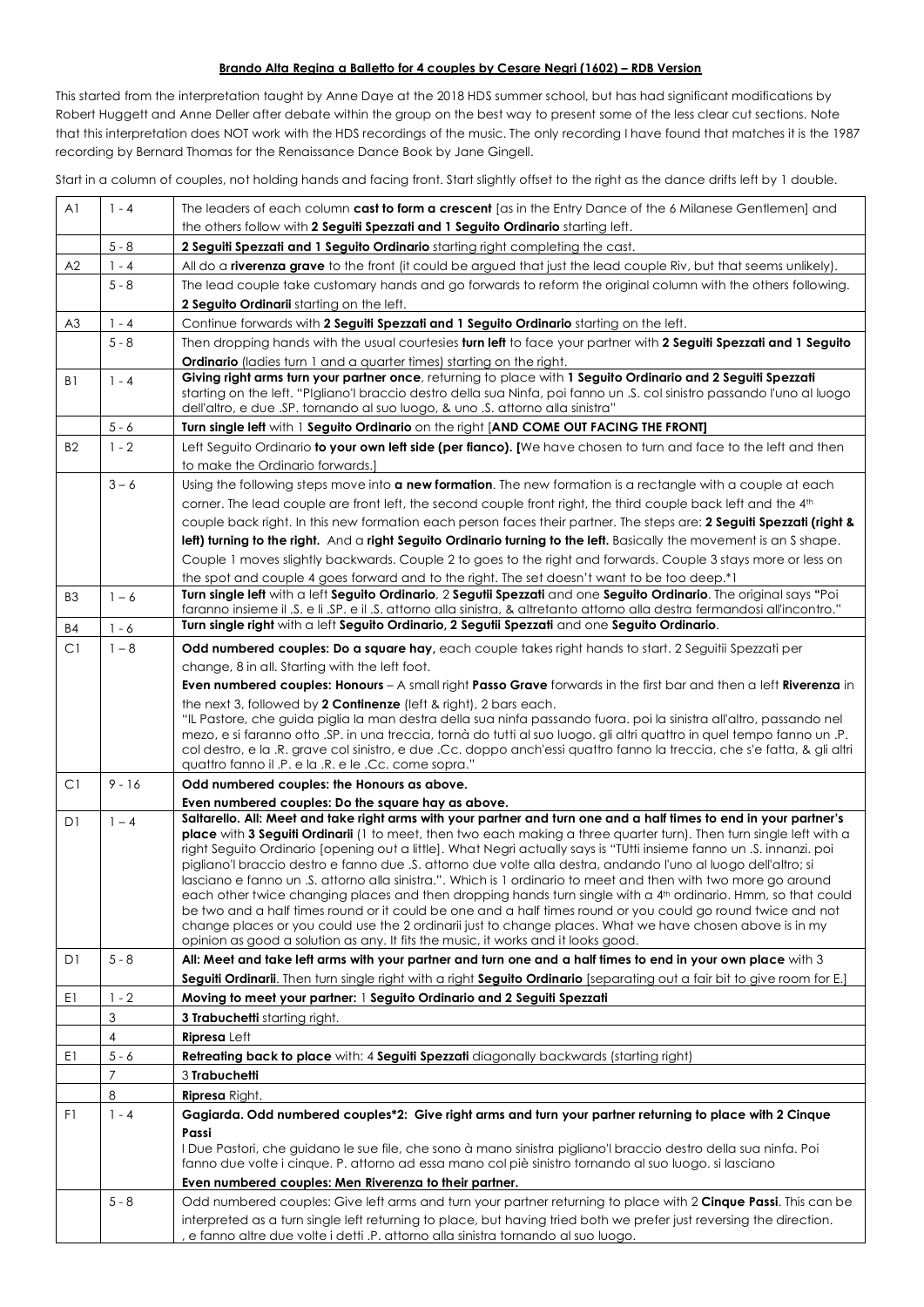|                |                | Even numbered couples: Ladies Riverenza to their partner.                                                                                                                                                                                |
|----------------|----------------|------------------------------------------------------------------------------------------------------------------------------------------------------------------------------------------------------------------------------------------|
| F <sub>2</sub> | $1 - 4$        | Lady 1 and Lady 3 turn to the man behind them (Men 2 & 4) and give right arms to them and turn them                                                                                                                                      |
|                |                | returning to place with 2 <b>Cinque Passi</b> .                                                                                                                                                                                          |
|                |                | Man 1 & 3: Riverenza to lady 2 & 4                                                                                                                                                                                                       |
|                | $5 - 8$        | Lady 1 and Lady 3 with man 2 & 4 turn single left returning to place with 2 Cinque Passi.                                                                                                                                                |
|                |                | Lady 2 & 4: $Riverenza$ to man 1 & 3                                                                                                                                                                                                     |
| G1             | $1 - 4$        | Even numbered couples: Give right arms and turn your partner returning to place with 2 Cinque Passi                                                                                                                                      |
|                |                | Odd numbered couples: Men <b>Riverenza</b> to their partner.                                                                                                                                                                             |
|                | $5 - 8$        | Even numbered couples: turn single left returning to place with 2 Cinque Passi                                                                                                                                                           |
|                |                | Odd numbered couples: Ladies Riverenza to their partner.                                                                                                                                                                                 |
| G <sub>2</sub> | $1 - 8$        | All do the galliard variation at the foot of this description. [Use this to prepare for the next two hays – turn so that                                                                                                                 |
|                |                | there are two lines of 4 facing each other up and down the length of the room.                                                                                                                                                           |
| AA             | $\mathbf{1}$   | The men do a hay in 8 Seguiti Spezzati (no hands) Man 1 and man 4 begin this passing right shoulders with a left                                                                                                                         |
|                |                | Spezzato. [You may find it helpful if man 2 & 3 also move at this time getting into place ready for the second                                                                                                                           |
|                |                | change of the hay.]                                                                                                                                                                                                                      |
|                | $\overline{2}$ | Man 1 passes left shoulders with Man 2, while 4 changes with 3. The four men should now be broadly in a line                                                                                                                             |
|                |                | down the centre of the set.                                                                                                                                                                                                              |
|                | 3              | 3 and 2 pass right shoulders while 1 & 4 turn single right.                                                                                                                                                                              |
|                | 4              | 3 & 1 pass L shoulders and so do 4 & 2 – still in a line.                                                                                                                                                                                |
|                | 5<br>6         | 1 & 4 pass R shoulders while 2 & 3 turn single right.                                                                                                                                                                                    |
|                | $\overline{7}$ | 4 & 3 pass L shoulders as do 1 & 2.                                                                                                                                                                                                      |
|                | 8              | 2 & 3 pass R shoulders while 1 & 4 turn single right starting to turn back into their original places                                                                                                                                    |
| A <sub>5</sub> | $1 - 8$        | All 4 men return to their places, 2 & 3 turning left, 1 & 4 turning right - AND MAKE SURE YOU ARE BACK ON TIME.<br>The ladies do as the men did. [Finish this figure with the two lines still facing each other, as you began it.]       |
| B <sub>5</sub> | $1 - 6$        | All: turn single left with 1 Seguito Ordinario, 2 Seguiti Spezzati and 1 Seguito Ordinario. Staring with the left                                                                                                                        |
| <b>B6</b>      | $1 - 6$        | All: turn single right with 1 Seguito Ordinario, 2 Seguiti Spezzati and 1 Seguito Ordinario. Staring with the left.                                                                                                                      |
| C1             | $1 - 12$       | Odd numbered couples: Take right hands with the dancer facing you (your partner) in the time of a spezzato, I                                                                                                                            |
| 2:43           |                | suggest a step forward and mezza riverenza to accompany the taking of hands and then repeat that with the                                                                                                                                |
|                |                | left hand by which time you are almost in line. Then start a hay in 4 Seguito Spezzato in Saltino (Spezzato with a                                                                                                                       |
|                |                | preparatory hop) With the first move so that you are right shoulder to right shoulder with your contrary forming a                                                                                                                       |
|                |                | line of 4 across the room (and a line of 8 with the other quartet). Then with a second Spezzato meet the other                                                                                                                           |
|                |                | person of the same sex left to left forming a line up and down the room. With the third Spezzato the line is across                                                                                                                      |
|                |                | the room, right to right and then finally go home with the last Spezzato. Even numbered couples do the same                                                                                                                              |
|                |                | in their 4 at the same time. Note this is the same figure used in the Flower Fairy masque.                                                                                                                                               |
|                | $13 - 16$      | All: individually turn right to finish facing the presence with 2 Ordinarii (L&R). Take usual hands a mezza riverenza                                                                                                                    |
|                |                | in the last minim of the second Ordinario. Note that to get these to fit this music they are double speed                                                                                                                                |
|                |                | compared with the Spezzati. At the end take customary hands with your partmer.                                                                                                                                                           |
|                |                | poi i due Pastori, che guidano'l ballo, pigliano la man destra della ninfa, che stà all'incontro.poi la sinistra, e<br>fanno tutti insieme à quattro à quattro sei .SP, gravi in saltino in una treccia tornando tutti al suo luogo, poi |
|                |                | fanno due .S. alla destra cioe; intorno, e; pigliano la sua ninfa per la mano ordinaria con una meza .Rx.                                                                                                                                |
|                |                | Alternatives (not chosen): Take the Spezzati at twice the speed 1 per bar, 2 bars for the hand holds and then 6                                                                                                                          |
|                |                | for the hey. That gives 8 bars for the Ordinarii, but then they are too slow compared with the Spezzati. Or assume                                                                                                                       |
|                |                | that the .S. should have been .SP. and make the turn with 2 Spezzati. For what is written you really need 20 bars                                                                                                                        |
|                |                | not 16. There is no ideal solution here without changing the music.                                                                                                                                                                      |
| D <sub>3</sub> | $1 - 16$       | Saltarello. 6 Seguiti Ordinarii. Couple 1 lead. They take the first two forwards, drifting to the right, the other                                                                                                                       |
| 3:00           |                | couples slide in behind them in order. Then the lead couple turns sharply to the right and leads back up centre                                                                                                                          |
|                |                | line to end in your original position but with the set inverted (couple 1 at the head of the room). "Tutti insieme                                                                                                                       |
|                |                | faranno sei .S. in passeggio, voltando alla sinistra, e fermandosi in fila al lungo della sala." Interestingly this does                                                                                                                 |
|                |                | not say which way you end up facing – to the head or to the foot. By way of a change you could be across the                                                                                                                             |
|                |                | room.                                                                                                                                                                                                                                    |
| D4             | $1 - 8$        | Last 2 doubles of the above.                                                                                                                                                                                                             |
|                | $9 - 16$       | All: drop hands and face your partner. Jump left & right then turn single left with Seguito Ordinario and finish with<br>a Jump.                                                                                                         |
| E <sub>3</sub> | $1 - 8$        | Take customary hands with your partner and together make a full circle through each other's places and back                                                                                                                              |
|                |                | home again with 2 Seguiti Ordinarii [the lady turns to follow the track of the man, which places you shoulder to                                                                                                                         |
|                |                | shoulder]. HDS have you taking usual hands and each couple turns right, revolving twice with 2 Ordinarii, They                                                                                                                           |
|                |                | pass under their raised arms. This is possible in some period clothes, but not in others and with some hats but not<br>others. Pragmatically I'm inclined to go with the simpler option. Original text: "pigliando con la man destra la  |
|                |                | sinistra della sua ninfa, e fanno due .S. attorno due volte alla destra tornando al suo luogo."                                                                                                                                          |
|                | $9 - 16$       | Drop hands and face each other. Fall back with 2 Passi Grave and meet with a Seguito Ordinario.                                                                                                                                          |
| E4             | $1 - 16$       | As E3 but the man takes the ladies right with his left and they turn left (anticlockwide) and then fall back and                                                                                                                         |
|                |                | meet as above.                                                                                                                                                                                                                           |
| F3&            |                | Gagiarda. Take usual hands and travel as a column anti-clockwise around the room to end with your backs to                                                                                                                               |
|                |                | the presence and with the first couple leading. This is done with 16 Seguiti Ordinarii: 2 Ordinarii forwards then 2                                                                                                                      |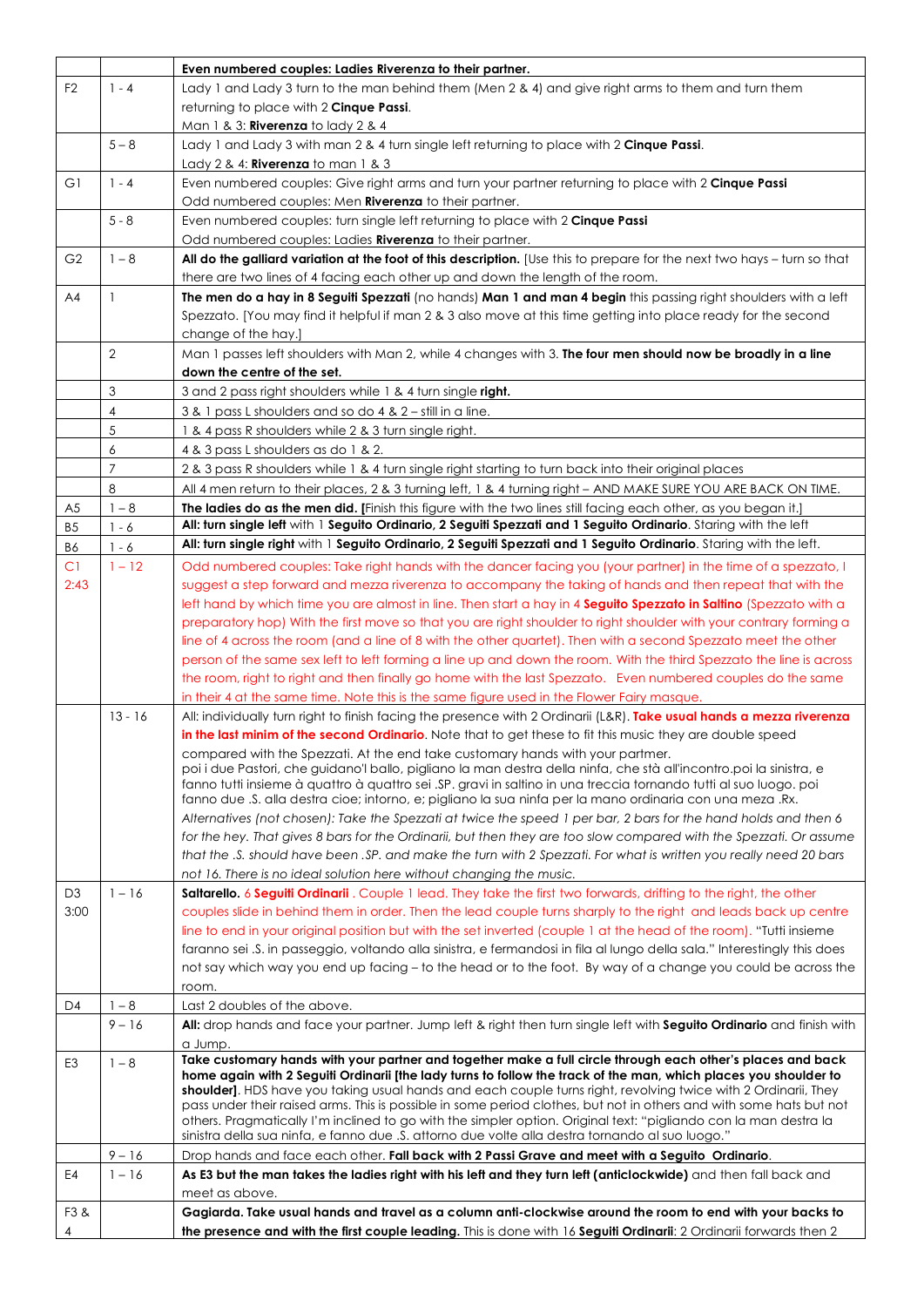| and<br>G <sub>3</sub><br>8.4<br>3:32 |           | more in which the woman goes forwards and the man turning left and passing behind her goes to her other side<br>and takes her right hand with his left [Editorial: man substitutes Cinque Passi for Ordinarii for the change of sides].<br>Together they do 2 more Ordinarii forwards and then the man and the woman go all the way around each<br>other clockwise (to the left holding right hands) with 2 Seguiti Ordinarii. Repeat with the women doing as the<br>men did but using Scorsi for the change of sides (Note this is an editorial decision, the original almost certainly   |
|--------------------------------------|-----------|--------------------------------------------------------------------------------------------------------------------------------------------------------------------------------------------------------------------------------------------------------------------------------------------------------------------------------------------------------------------------------------------------------------------------------------------------------------------------------------------------------------------------------------------------------------------------------------------|
|                                      |           | has the men doing the turns both times). *4                                                                                                                                                                                                                                                                                                                                                                                                                                                                                                                                                |
| H1                                   | $1 - 12$  | Couple 1 cast out each leading their own line to make a half moon facing the presence. 4 Seguiti Ordinarii then<br>4 Seguito Spezzato. Care! Don't make the crescent too big. Leading forward with the 1st 3 Ordinarii seems to<br>work well.                                                                                                                                                                                                                                                                                                                                              |
| H2                                   | $-4$      | 2 Continenze Men: left & right, Ladies right & left                                                                                                                                                                                                                                                                                                                                                                                                                                                                                                                                        |
|                                      | $5 - 6$   | 3 Trabuchetti. Men start left, ladies start right                                                                                                                                                                                                                                                                                                                                                                                                                                                                                                                                          |
|                                      | $7 - 8$   | <b>Ripresa</b> , men left, ladies right                                                                                                                                                                                                                                                                                                                                                                                                                                                                                                                                                    |
|                                      | $9 - 12$  | Riverenza Grave.                                                                                                                                                                                                                                                                                                                                                                                                                                                                                                                                                                           |
|                                      | $1 - 8$   | Reform the original column as follows: With 4 Seguiti Ordinarii the lead couple meet each other, take the usual<br>hands and move towards the head of the dance, turning as a couple with the last Ordinario to face the<br>presence. At the same time man 2 leads the other men behind couple 1 (anti-clockwise) up to the head of the<br>room and lady 2 leads the other ladies behind couple 1 (clockwise) – they pass left shoulders (men outside). This<br>also takes 4 Ordinarii. [Editorial: For all but the 1st couple we substitute Passi for the men and Scorsi for the ladies.] |
|                                      | $9 - 12$  | Lead by couple 1 the dancers move towards the presence, reforming their column and taking customary hands<br>with 4 Seguiti Spezzati.                                                                                                                                                                                                                                                                                                                                                                                                                                                      |
|                                      | $13 - 16$ | The dancers make a <b>Riverenza Grave</b> to their partners                                                                                                                                                                                                                                                                                                                                                                                                                                                                                                                                |
|                                      | $17 - 18$ | The dancers make a <b>Riverenza Grave</b> to the presence.                                                                                                                                                                                                                                                                                                                                                                                                                                                                                                                                 |

#### **Galliard**

| Bar | Beat  | Step                                                                                                |
|-----|-------|-----------------------------------------------------------------------------------------------------|
|     | & 2   | Turning a quarter turn to the left kick the left foot                                               |
|     | 3 & 4 | Kick right                                                                                          |
|     | 5 & 6 | Cadenza                                                                                             |
|     | & 2   | Passo Fermi left (move the left foot back with the toe by the right heel and make a mini riverenza) |
|     | 3     | Passo Fermi with the right                                                                          |
|     | 4     | Kick left                                                                                           |
|     | 5 & 6 | Cadenza                                                                                             |
| 3   | - 6   | Repeat Bar 1 on the right foot, turning to the right.                                               |
|     | - 6   | Repeat bar 2 on the right.                                                                          |

poi fanno insieme un saltino col pie; sinistro alto voltandosi il fianco destro, &; un saltino col destro alto, e la cadenza con esso piede, e poi due .P. fermi uno innanzi, e l'altro indietro ponendo'l detto piede in terra, &; con esso. un saltino col pied'alto, e la cadenza col destro; questa mutanza e di sette botte, &; due tempi di suono. poi si volta'l fianco sinistro, e si fa la medesima

mutanza col pie grave; destro.

Which I translate as: Then they make a jump together with the right foot; left high turning the right flank, &; a jump with the right high, and the cadence with that foot, And then Two. Passi Fermi one forwards, and the other back by placing the said foot on the ground, &; with it. a jump with the high foot, and the cadence with the right; this variation has 7 steps and 2 bars. Then you turn to the left flank, and you do the same Starting with the right foot.

#### **Passo Firmato in Saltino Rule 7 p.106**

The stopped steps are made as the first five steps of the gagliarda, that one does going forward the difference is that these are a little slower, you the left foot about a palm's width before and sideways from the right about 4 fingers breadths, gracefully bending and separating your knees slightly. Do the same thing with your right foot, as if in a cadenza, give each step a beat in the Gagliarda.

#### **Rule VI On the First Cinque passi, that one does going forward**

They are done this way. First, standing with the body straight and the legs well extended, with the left foot 4 fingers ahead of the right, somewhat in a straight line, with the toe of the foot a bit out, so that the legs and knees are straight, with the weight over the right foot, one will do a hop with the left foot, raising the right forward. Then lowering it, one raises the left, puts down the left [raising the right] and then the right raising the left, and with the left does the cadenza in Gagliarda giving it grace and bending the knees somewhat.

#### **In Nobilta di Dame Caroso described Pssi Larghi Fermati as basically small reverences retreating.**

As far as I can see if you make 1 Passo Firmato forwards and the other back then the second step is nothing as the feet are already in that position whichever description you use. So I propose 2 backwards as Negri uses that elsewhere in set Galliards.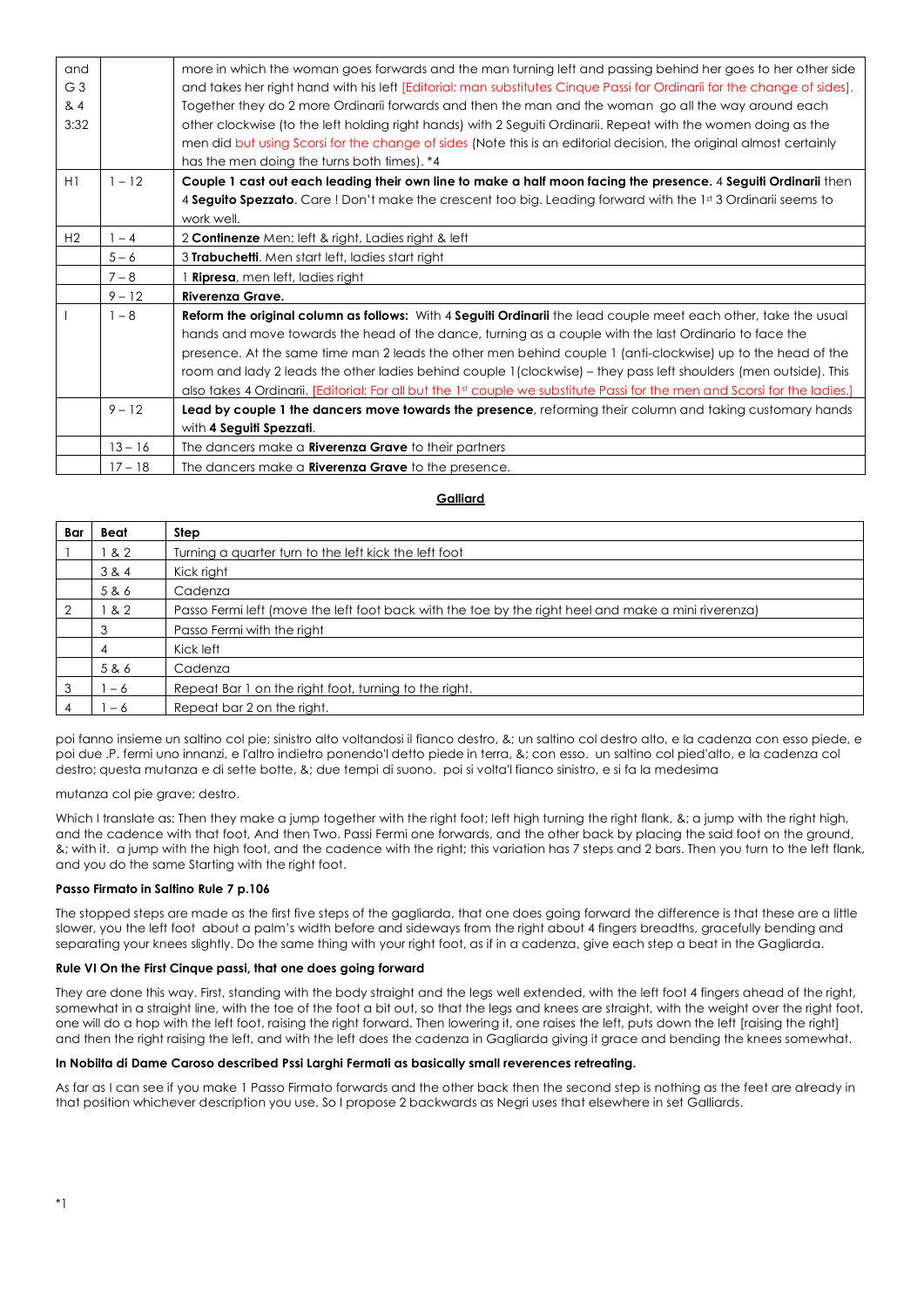## SECONDA PARTE.

DIgliano'l braccio deftro della fua Ninfa, poi fanno vn .S. col finiftro paffando l'vno al luogo dell'altro, e due .SP. tornando al fuo luogo, & vno .S. attorno alla finiftra; quello che guida'l ballo con la fua ninfa, fa vn .S. per fian co è due SP. attorno alla deftra, & vn S. attorno alla finiftra. il fecodo filo feguita'l medefimo, fermandofi à piè del ballo, e voltati à faccia à faccia tutti quattro in fila, nel medefimo tempo, il terzo e quarto filo faranno altretanto fermadofià capo del ballo all'incontro. Poi farano infieme il .S. e li .SP. e il .S. attorno alla finiftra, & altretato attorno alla deftra fermadofi all'incotro.

### Change of the tune - Second Part

They take the right arm of their nymphs, then do a seguito ordinario with the left passing the one to the place of the other, and two fioretti spezzati returning to place, and one seguito ordinario around to the left. Then one that leads the dance with his nymph, does a seguito ordinario sideways and two fioretti spezzati around to the right, and a seguito ordinario around to the left. The second line follows the same, standing at the foot of the dance floor, and turned face to face all four in a line, in the same time, the third and fourth line will do the same standing at the head of the dance floor opposite. Then they will do together the seguito ordinario and the fioretti spezzati and the seguito ordinario around to the left, and the same around to the right standing opposite.

#### **Some relevant vocabulary**

- Fianco -the side, so per fianco sideways or to the side. NOT diagonally forwards. Shame that.
- Attorno Around as in around to the left
- Ruota circle/circling not used here
- Voltati turning as in turning to face or turn around
- Pirlotto or Zirlo turn, twirl, whirl notable by its absence from this choreography.
- Girando turning/whirling a girandole is a pinwheel.

So where you are facing at the start of the formation change is unclear. You could be facing front, and that would make life easier. I see nothing that means we have to do extreme turns, just follow a curving path. Particularly as we only have 2 spezzati and an Ordinario to make the change.

I think we should start facing front, make the sideways Ordinario to the left then the front couple drifts backwards. The second couple goes out to the right, the 3<sup>rd</sup> couple stays pretty much where they are and the 4<sup>th</sup> couple goes diagonally forwards and to the right. The ladies will need to turn on the last step to be facing their partner – turn the short way because Lady 1 has an immediate hay.

**\*2** Translation: "The two shepherds, that lead their lines, that are on the left hand take the right arm of their nymphs."

This can go 2 ways. If after the saltarello section you turn to face the other line (as the reconstructions on YouTube do) you could interpret this as the left most man of each line starts. I'm pretty sure this is wrong but it does work and does give an interesting pattern (opposite corners working). However the left most man on the line at the head of the dance is not the leader of that line and is not at the end either. The interpretation I have used is that the man on the left that leads is the man on the left hand end of the line if you all face front, who is the leader of their line and who is the left most person. This interpretation gives a far better result in my opinion and I find it more plausible.

**\*4** The original here is hard to understand.